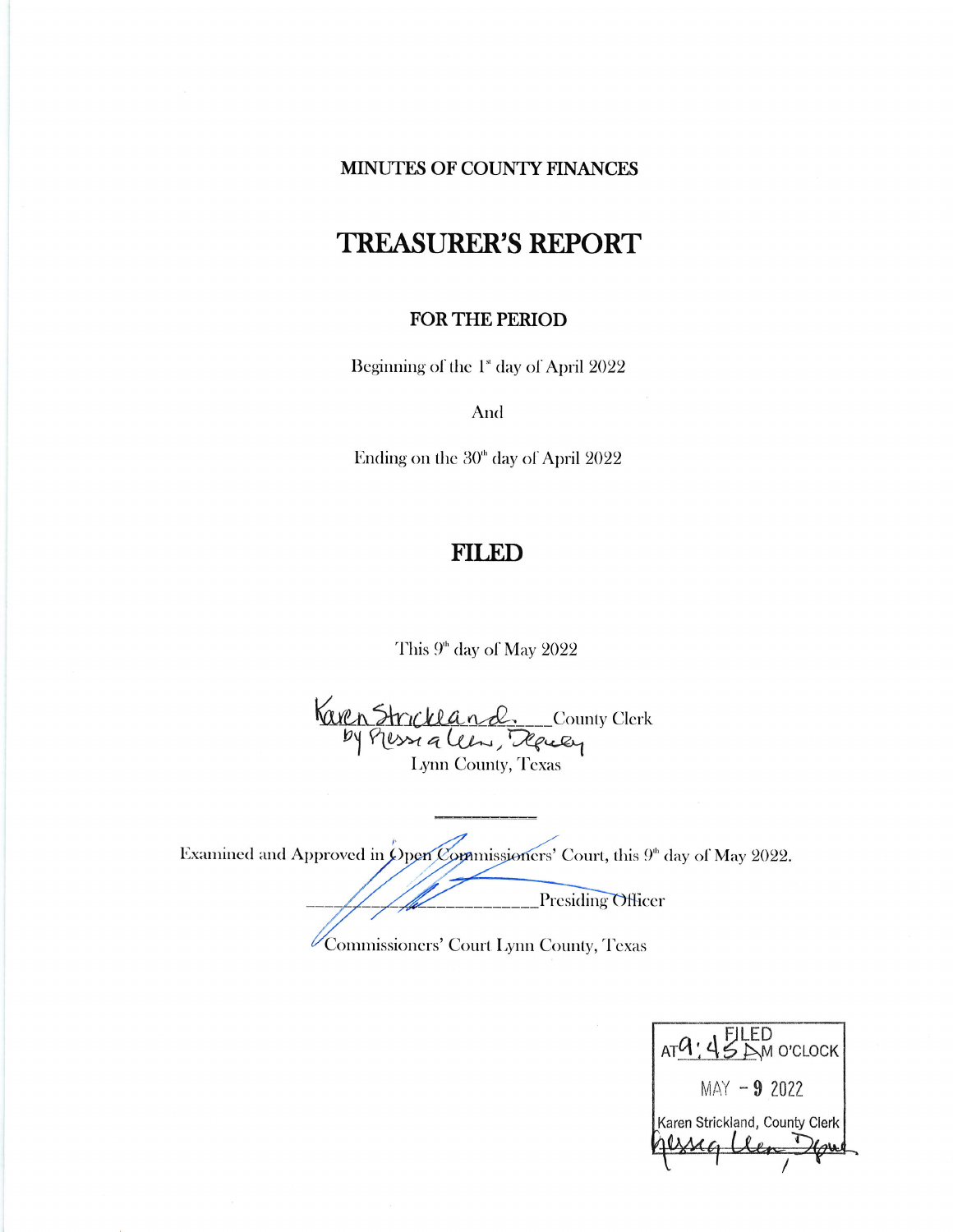#### **COUNTY FINANCE REPORT**

#### Lynn County Treasurer's Report

### IN THE MATTER OF COUNTY FINANCES - COMMISSIONERS COURT IN THE HANDS OF **AMY SCHUKNECHT** TREASURER, LYNN COUNTY, TEXAS

We, the undersigned, as County Commissioners within and for said LYNN COUNTY and the HONORABLE MIKE BRADDOCK, COUNTY JUDGE, of said Lynn County, constituting the Commissioner's Court of said County, and each of us do hereby certify that on this the 9<sup>th</sup> day of May AD 2022 at a regular term of our said Court, we have compared and examined the report of AMY SCHUKNECHT, Treasurer of said County, for the period beginning on the 1<sup>\*</sup> day of April 2022 and ending the 30<sup>th</sup> day of April 2022 and finding the same correct, have caused an order to be entered upon the minutes of the Commissioner's Court of said County, stating the approval of said Treasurer's report by our said Court, which said order recites separately the amount received and paid out of each fund by said County Treasurer since the last report to this Court, and for and during the time covered by her present report, and the balance of each fund remaining in the Treasurer's hands on the said  $9^{\circ}$  day of May 2022 made in the accounts of the said County Treasurer, in accordance with said order as required by Articles 1636-1637, Chapter 1 Title 34 of the Revised Statutes of Texas, 1925. And we, and each of us, further certify that we have actually and fully inspected all assets in the hands of said Treasurer's report, on this the  $9<sup>*</sup>$  day of May 2022.

| County Judge                                                            |
|-------------------------------------------------------------------------|
| undo<br>County Auditor                                                  |
| Commissioner Precinct 1                                                 |
| <b>Commissioner Precinct 2</b>                                          |
|                                                                         |
| Commissioner Precinct 3                                                 |
| <b>Commissioner Precinct 4</b>                                          |
| Attest: <sup>Y</sup><br>Clerk, Commissioners' Court, Lynn County, Texas |